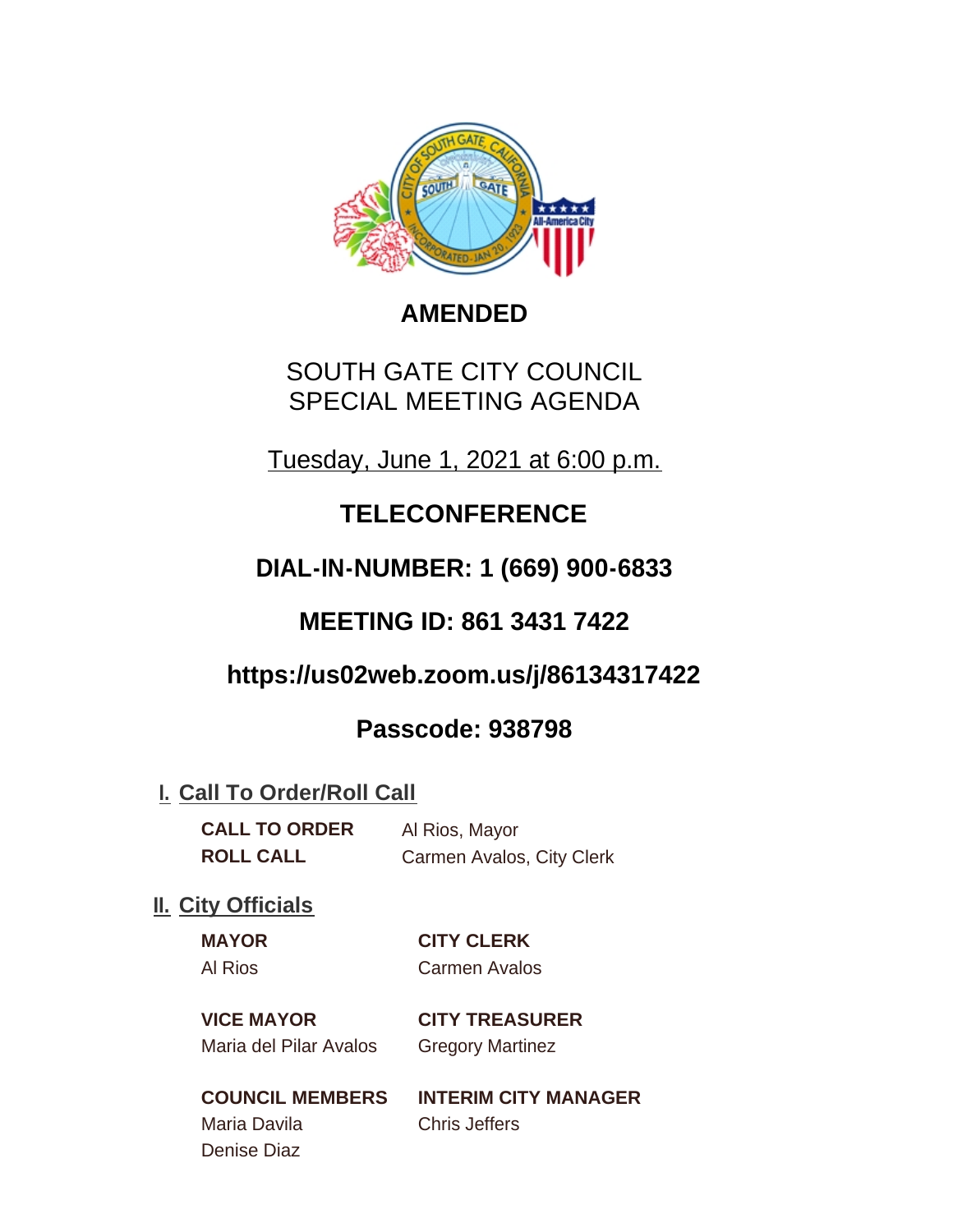Raul F. Salinas

#### **COVID 19 Meeting Procedures**

Pursuant to Governor Newsom's Executive Order N-29-20, dated March 17, 2020, members of the South Gate City Council, staff, and the public will participate in the June 1, 2021 meeting via a teleconference. To avoid exposure to COVID-19 this meeting will be held with City Council Members participating via teleconference by calling Dial-in-Number: 1 (669) 900-6833 and Meeting ID: 861 3431 7422 and https://us02web.zoom.us/j/86134317422

#### **Procedure for Participation:**

Any person wanting to participate may request to "speak" on an agenda item. Once acknowledged and authorized by the Mayor the person may speak. Alternatively, any person may submit comments on an item electronically by emailing cavalos@sogate.org. Submissions by email must be received *45 minutes* prior to the posted start time of the meeting if emailing subject/public comment. *All emails will be made part of the record, copies to City Council and filed.*

Subject line should read: **COMMENTS FOR ITEM \_\_\_\_\_, MEETING OF JUNE 1, 2021**.

Please note, you will enter the meeting muted, but if you want to comment on an Agenda Item or during the public comment portion of the Agenda, raise your hand or press \*9 at the appropriate time indicated by the Mayor. When you are selected to speak, you will hear that you are unmuted, this is the time to make your public comments. Your patience with these changes is appreciated as the City adjusts to new ways of conducting business during the COVID-19 pandemic. Thank you.

**Accessibility:** Reasonable accommodations for individuals with disabilities will be handled on a case-by-case basis and in accordance with the Americans with Disabilities Act and Governor Newsom's Executive Order N-29-20. Please call the Office of the City Clerk at 323.563.9510.

### **Meeting Compensation Disclosure III.**

Pursuant to Government Code Section 54952.3: Disclosure of compensation for meeting attendance by City Council Members is \$650 monthly regardless of the amount of meetings.

### **Closed Session: (ATTY) IV.**

#### **1. CONFERENCE WITH LEGAL COUNSEL - THREATENED LITIGATION**

Pursuant to Government Code Section 54956.9(b)(3)(D)&(E)